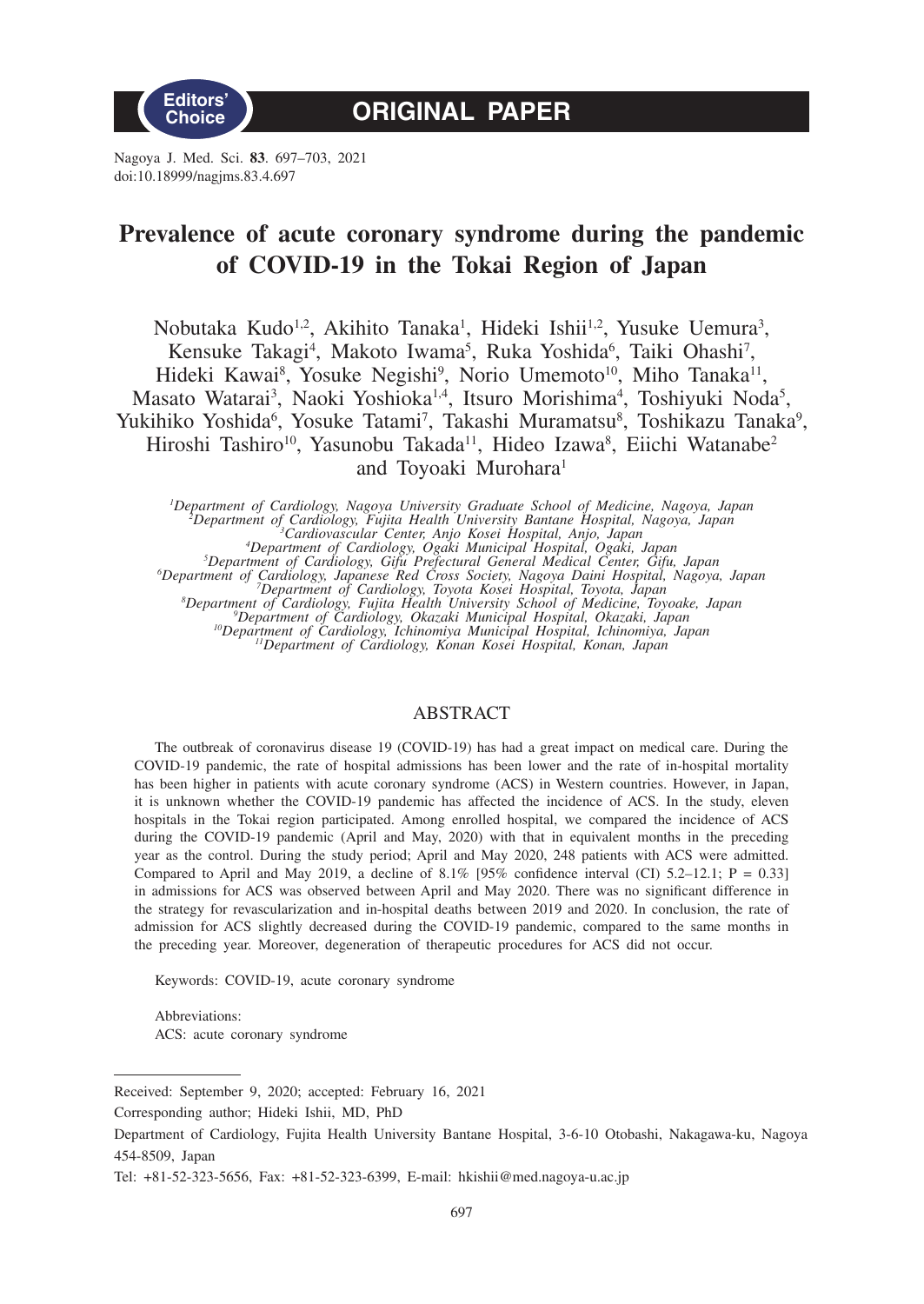COVID-19: coronavirus disease 2019 PCI: percutaneous coronary intervention STEMI: ST elevation myocardial infarction

This is an Open Access article distributed under the Creative Commons Attribution-NonCommercial-NoDerivatives 4.0 International License. To view the details of this license, please visit (http://creativecommons.org/licenses/by-nc-nd/4.0/).

#### INTRODUCTION

Since the initial detection of severe acute respiratory syndrome coronavirus-2 (SARS-CoV-2) virus in 2019, the number of coronavirus disease 19 (COVID-19) cases have been increasing and more than 6,416,000 cases including approximately 383,000 deaths have been reported worldwide as of June 4, 2020.<sup>1</sup>

A report has suggested relationships between COVID-19 and cardiac disease.<sup>2</sup> The cytokine storm due to inflammatory respiratory disease may induce coronary plaque rupture, resulting in onset of acute coronary syndrome  $(ACS)^{3,4}$  In contrast, reports have suggested a decreased in the incidence of acute myocardial infarction (AMI) during the COVID-19 outbreak in Western countries.5-8 However, limited data are available on the incidence of ACS during the COVID-19 pandemic in Japan.

Moreover, the COVID-19 pandemic might prompt hospitals to suspend or delay medical services. Because specific factors may greatly affect the clinical outcomes in patients with ACS, it is important to evaluate how the pandemic situation has affected the rate of in-hospital mortality in patients with ACS.

The aim of the present study was to evaluate the influence of the COVID-19 pandemic on the incidence of ACS in Japan.

#### **METHODS**

We performed a retrospective observational study in 11 hospitals in the Tokai area of Japan. There was at least one board-certified interventionist of the Japanese Association of Cardiovascular Intervention and Therapeutics in every participating hospital that had high performance for emergency percutaneous coronary intervention (PCI). We evaluated patients with ACS who were admitted to each hospital from April 1 to May 31, 2020.

Some variables were compared between the study period (April 1 to May 31, 2020) and the control: the inter-year period (April 1 to May 31, 2019). ST elevation myocardial infarction (STEMI), non-STEMI, and unstable angina were defined as previously reported.<sup>9</sup> Treatment strategies including revascularization and medical treatment were left to the discretion of the individual cardiologists in charge. The study protocol and use of registry data were approved by the institutional ethics committee at each hospital in accordance with the Declaration of Helsinki.

We obtained data on coronary risk factors such as hypertension, diabetes, dyslipidemia and renal function. In addition, coronary angiographical findings and methods of coronary revascularization were collected. As the in-hospital outcomes, data on door-to-balloon time in STEMI cases and in-hospital death were also analyzed.

#### STATISTICAL ANALYSIS

Continuous variables are presented as mean  $(\pm$  standard deviation) or median with the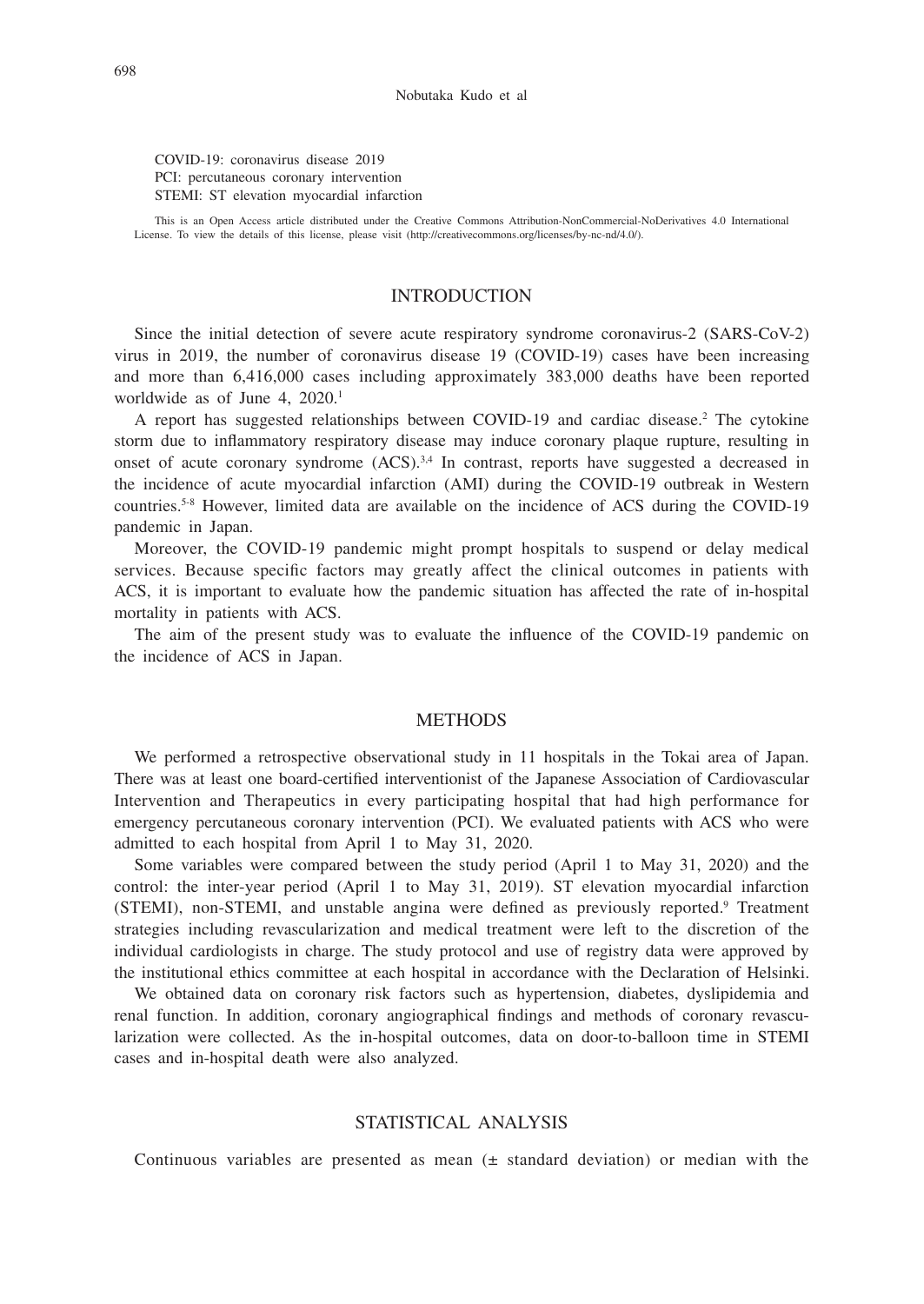#### ACS and COVID-19 pandemic in Japan

interquartile range. Categorical variables are presented as percentages. As to continuous variables, differences between the study and the control periods were analyzed by a Student unpaired t-test or Mann-Whitney *U* test. As to categorical variables, comparisons across the 2 periods were performed by a chi-square test. Point differences with 95% confidence intervals are presented for incidence of ACS.

Statistical analysis was performed using SPSS Version 22 (IBM Corp., Armonk, NY, USA). Differences were considered significant at  $P < 0.05$ .

#### RESULTS

The study included consecutive 248 patients with ACS who were admitted between April 1 and May 31, 2020. We compared them to 270 subjects in the preceding year. Compared to April 1 to May 31, 2019, there was a  $8.1\%$  [95% confidence interval (CI) 5.2–12.1; P = 0.33] reduction of ACS cases between April 1 and May 31, 2020. Except for 2 cases, we performed coronary angiography (CAG) and decided strategies for coronary revascularization. One in 2019 was a 96 year-old female who presented with typical STEMI. Because of very high age as well as frailty, we did not perform CAG. One in 2020 who was admitted due to anterior-septal STEMI suffered from cardiac rupture, resulting in death before CAG.

|                                                                          | 2019            | 2020            |         |
|--------------------------------------------------------------------------|-----------------|-----------------|---------|
|                                                                          | $n=270$         | $n=248$         | p-value |
| Age, y                                                                   | $70.9 \pm 11.5$ | $68.5 \pm 12.0$ | 0.02    |
| Male                                                                     | 212 (78.5%)     | 198 (79.8%)     | 0.71    |
| Body mass index                                                          | $23.7 \pm 3.4$  | $23.9 \pm 4.1$  | 0.69    |
| Hypertension                                                             | 205 (75.9%)     | 171 (69.0%)     | 0.08    |
| Diabetes                                                                 | 99 (36.7%)      | 90 (36.3%)      | 0.93    |
| Dyslipidemia                                                             | 205 (75.9%)     | 186 (75.0%)     | 0.81    |
| Current smoking                                                          | 68 (25.2%)      | 71 (28.6%)      | 0.38    |
| estimated glomerular filtration rate<br>$< 60$ mL/min/1.73m <sup>2</sup> | 118 (43.7%)     | 119 $(48.0\%)$  | 0.33    |
| Hemodialysis                                                             | 12 $(4.4\%)$    | 14 $(5.6\%)$    | 0.53    |
| Prior myocardial infarction                                              | 32 (11.9%)      | 35 $(14.1\%)$   | 0.44    |
| Prior PCI                                                                | 63 $(23.3\%)$   | 59 (23.8%)      | 0.90    |
| Prior CABG                                                               | $16(5.9\%)$     | $7(2.8\%)$      | 0.09    |
|                                                                          |                 |                 |         |
| Types of ACS                                                             |                 |                 | 0.38    |
| <b>STEMI</b>                                                             | 147 (54.4%)     | 120 $(48.4\%)$  |         |
| Non-STEMI                                                                | 47 (17.4%)      | 47 (19.0%)      |         |
| Unstable angina                                                          | 76 (28.1%)      | 81 (32.7%)      |         |

**Table 1** Clinical characteristics of enrolled patients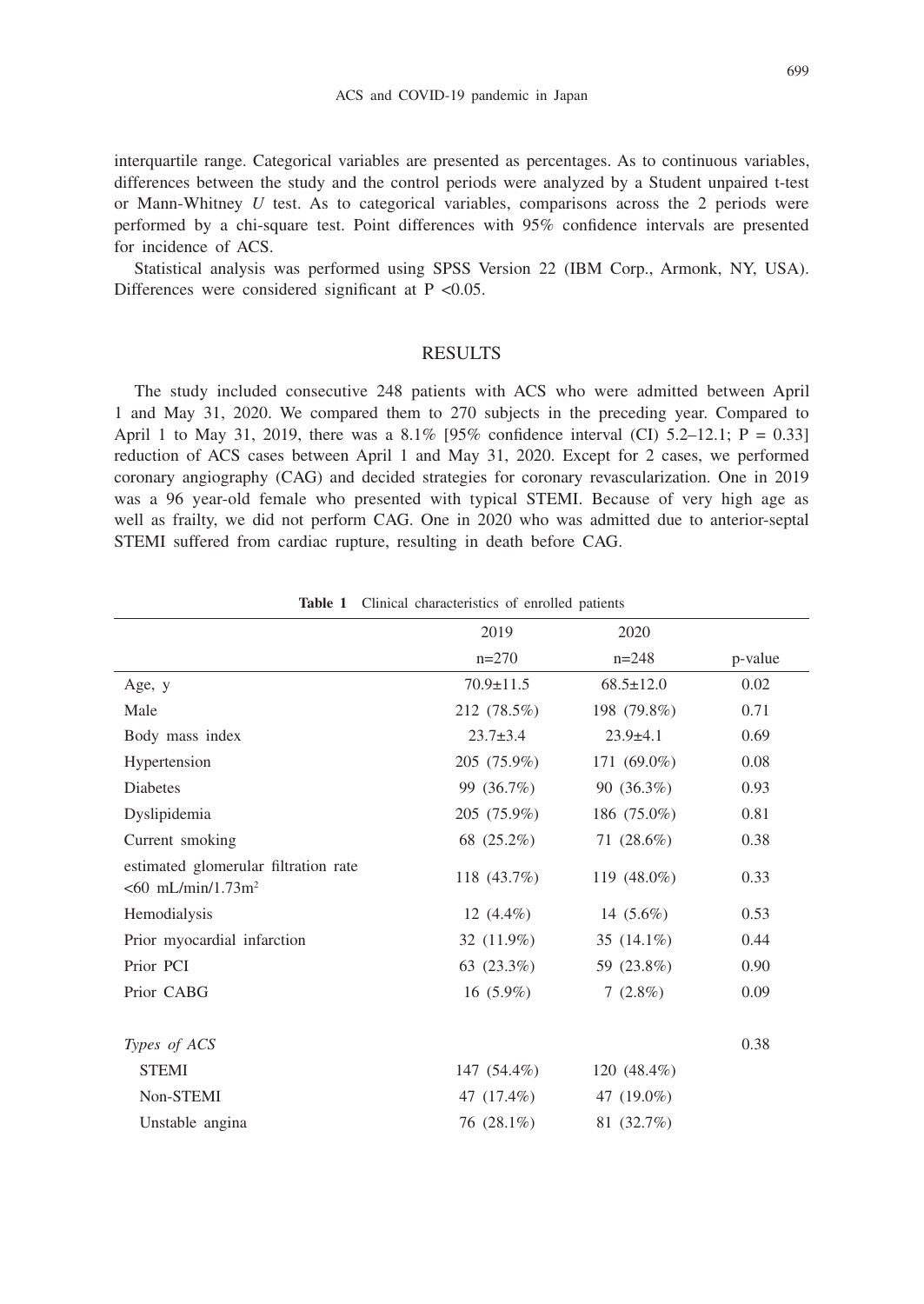Nobutaka Kudo et al

| Target vessel                   |               |                | 0.60 |
|---------------------------------|---------------|----------------|------|
| <b>LMT</b>                      | $10(3.7\%)$   | $10(4.0\%)$    |      |
| <b>LAD</b>                      | $106(39.3\%)$ | 111 $(44.8\%)$ |      |
| <b>LCX</b>                      | 41 (15.2%)    | 38 (15.3%)     |      |
| <b>RCA</b>                      | 91 (33.7%)    | 76 (30.6%)     |      |
| Graft                           | 4 $(1.5\%)$   | $1(0.4\%)$     |      |
| Multivessel/ unclear            | 18 $(6.7\%)$  | 12 $(4.8\%)$   |      |
| Treatment for Revascularization |               |                | 0.19 |
| <b>PCI</b>                      | 242 (89.6%)   | 233 (94.0%)    |      |
| <b>CABG</b>                     | 17 $(6.3\%)$  | $8(3.2\%)$     |      |
| Medication                      | 11 $(4.1\%)$  | $7(2.8\%)$     |      |
| Mechanical Support              |               |                |      |
| Impella <sup>®</sup>            | 2 $(0.7\%)$   | $1(0.4\%)$     | 1.00 |
| IABP                            | 39 (14.4%)    | 36 (14.5%)     | 0.98 |
| <b>PCPS</b>                     | $7(2.6\%)$    | $8(3.2\%)$     | 0.67 |

ACS: acute coronary syndrome CABG: coronary artery bypass graft IABP: intra-aortic balloon pumping LAD: left anterior descending artery LCX: left circumflex artery LMT: left main trunk PCI: percutaneous coronary intervention PCPS: percutaneous cardiopulmonary support RCA: right coronary artery STEMI: ST elevation myocardial infarction

Table 1 shows clinical characteristics in both periods. There was no significant difference in baseline characteristics including various coronary risk factors, except for age. Types of ACS was also comparable (Figure 1). Notable, methods of revascularization and mechanical supports were performed in usual manner. We collected door-to-balloon time in STEMI cases and in-hospital death as in-hospital outcomes (Table 2). Direct PCI was performed in 141 and 118 STEMI patients in 2019 and 2020, respectively. Door-to-balloon time was similar [78.5 (62.0–119.8) in 2019 vs. 81.0 (60.0–102.0) min in 2020, P = 0.54]. Rate of in-hospital death was 5.6% of cases in 2019 and in 5.2% in 2020. No significant difference was seen between two periods ( $p = 0.84$ ).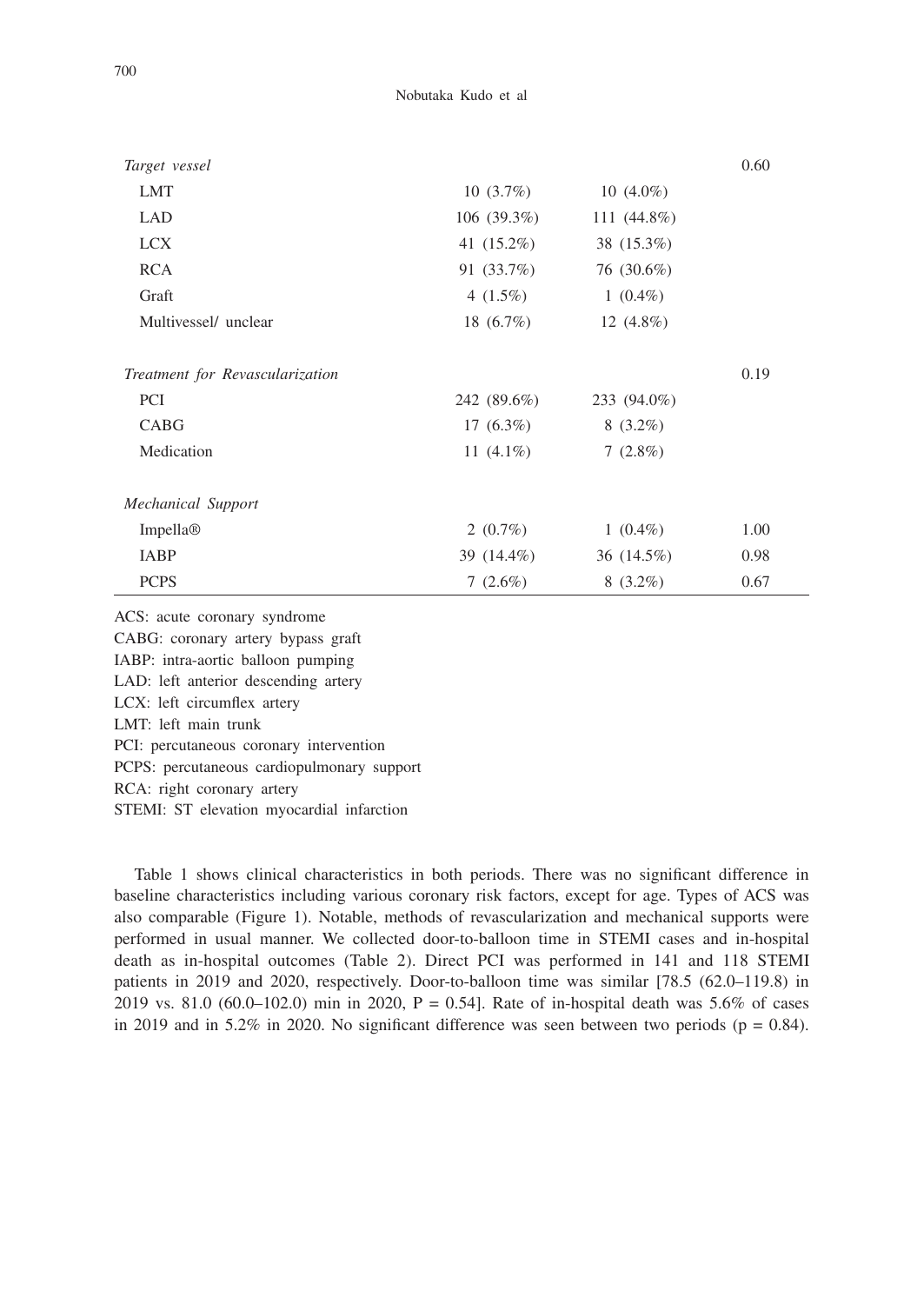

**Fig. 1** Comparison of the absolute numbers of acute coronary syndrome in 2019 and 2020 Comparison of the absolute numbers of admissions for all acute coronary syndrome, ST elevation myocardial infarction (STEMI), non-STEMI and unstable angina (UA) between April and May 2019 (blue bars) and April and May 2020 (orange bars).

| <b>Lable</b> $\boldsymbol{\mu}$ Chillcal butcomes |                  |                  |         |  |  |
|---------------------------------------------------|------------------|------------------|---------|--|--|
|                                                   | 2019             | 2020             |         |  |  |
|                                                   |                  |                  | p-value |  |  |
| In-hospital mortality                             | $15(5.6\%)$      | $13(5.2\%)$      | 0.84    |  |  |
|                                                   | $(n=270)$        | $(n=248)$        |         |  |  |
| Door-to-balloon time in STEMI cases               | 78.5             | 81.0             | 0.54    |  |  |
| undergoing direct PCI                             | $(62.0 - 119.8)$ | $(60.0 - 102.0)$ |         |  |  |
|                                                   | $(n=141)$        | $(n=118)$        |         |  |  |

**Table 2** Clinical outcomes

PCI: percutaneous coronary intervention

STEMI: ST elevation myocardial infarction

### **DISCUSSION**

The first cases of COVID-19 was reported in Japan on January 17, 2020. Since then, the COVID-19 has been widely spread throughout Japan, and the Japanese government declared a state of emergency nationwide on April 16, 2020. In such situations, one of exploring points was to understand how the pandemic was impacting hospital admissions and the care of patients with ACS. During the COVID-19 pandemic, to protect the medical care system, the governments in many countries have given the alarm that people should have social distances as well as refrain from going outside as much as possible. Unfortunately, the degeneration of medical performance, for example, such as the postponement or cancelling of many elective procedures, might have a significant negative impact on society. As of mid-April 2020, some parts of scheduled PCIs were postponed according to a statement from academic societies such as the Japanese Circula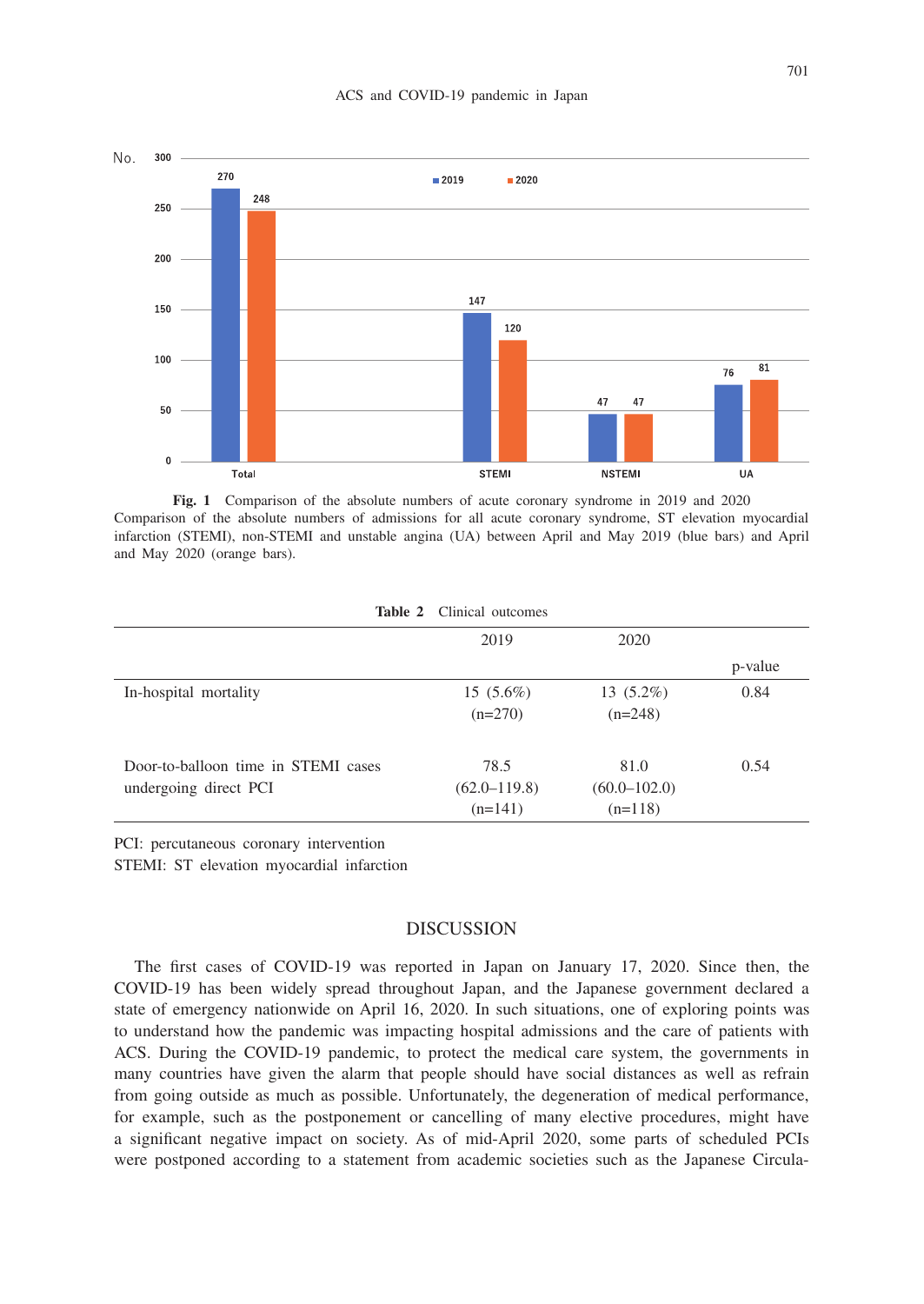tion Society. On the other hand, a recent study suggests that most of the Japanese institutions normally continued to perform primary PCI for STEMI cases even in the COVID-19 pandemic.<sup>10</sup> Our study showed that the incidence of ACS during the COVID-19 pandemic (April and May 2020) was similar to that in the equivalent months in 2019. In addition, emergency care for patients with ACS was performed as usual in the participant hospitals in the Tokai area, central Japan, during the COVID-19 pandemic. To the best our knowledge, our paper was the first report of ACS description in Japan during COVID-19 pandemic. From this point, our findings are of significance.

A report has suggested that COVID-19 is related to ischemic events such as stroke.11 However, a significant decrease in ACS-related hospitalization rates (approximately 30%) was seen in northern Italy between February 20, 2020 and March 31, 2020, compared to the same period in the previous year.<sup>5</sup> A similar tendency was also seen in the US and Austria.<sup>7,8</sup> There may be a close association between COVID-19 and out-of-hospital cardiac mortality in Italy.<sup>12</sup> Thus, there is a possibility that many patients with ACS could not reach the hospital, resulting in an increase of sudden deaths. With regard to in-hospital mortality of the STEMI cases, the fatality rate was 13.7% during the pandemic in Italy, while that in the equivalent period in 2019 was  $4.1\%$  (P < 0.001).<sup>6</sup> On the contrast, the medical system in Japan was functioning well even during the pandemic, despite the fact that there are a limited number of critical care beds per 100,000 people in Japan, compared to Western countries.13 It is noteworthy that the door-to-balloon-time in STEM and in-hospital mortality were similar between the pandemic and control periods in our study. However, we had no data on out-of-hospital cardiac mortality around catchment-areas.

Under the state of emergency declared on April 16, the Japanese government requested that people to refrain from going outside unless there was an urgent needed. As time passed, suppression of consultations, which might be associated with the loss of regular medications, raises a social problem. Poor adherence to medications may exacerbate lifestyle diseases such as hypertension, dyslipidemia and diabetes and may induce thrombotic events.14 In addition, chronic emotional stress induces cardiovascular events.15 During an emergency period, low physical activity raises a social problem. Such influences may greatly affect the onset of cardiovascular diseases over a long period. From this point of view, there are possible increased risks of cardiovascular disease. Therefore, data on the incidence of cardiovascular events, particularly ACS, during the chronic phases after the COVID-19 pandemic should be collected. In addition, it is unclear whether patients with ACS during the COVID-19 pandemic would have similar prognoses to those in the control period.

The study has some limitations. First, the number of participating hospitals was 11 and all hospitals were located in the Tokai region. Hence, the results could not be generalized to entire Japan and it is unknown if it represents a representative result of Japan. Second, as mentioned above, pre-hospital death due to ACS was not evaluated in the study. Therefore, it was possible that onset of ACS was underestimated. Third, we did not evaluate important data such as the onset-to-balloon time, which may affect patients' prognosis. The parameters might affect clinical outcomes in enrolled patients.

In conclusion, compared to the equivalent period in 2019, the rate of admission for ACS slightly decreased during the COVID-19 pandemic (April and May 2020) in the Tokai Region of Japan. The in-hospital mortality rate and strategies for ACS did not significantly differ between the study and control periods. Finally, we must do our best to prevent the degeneration of medical care in future outbreaks.